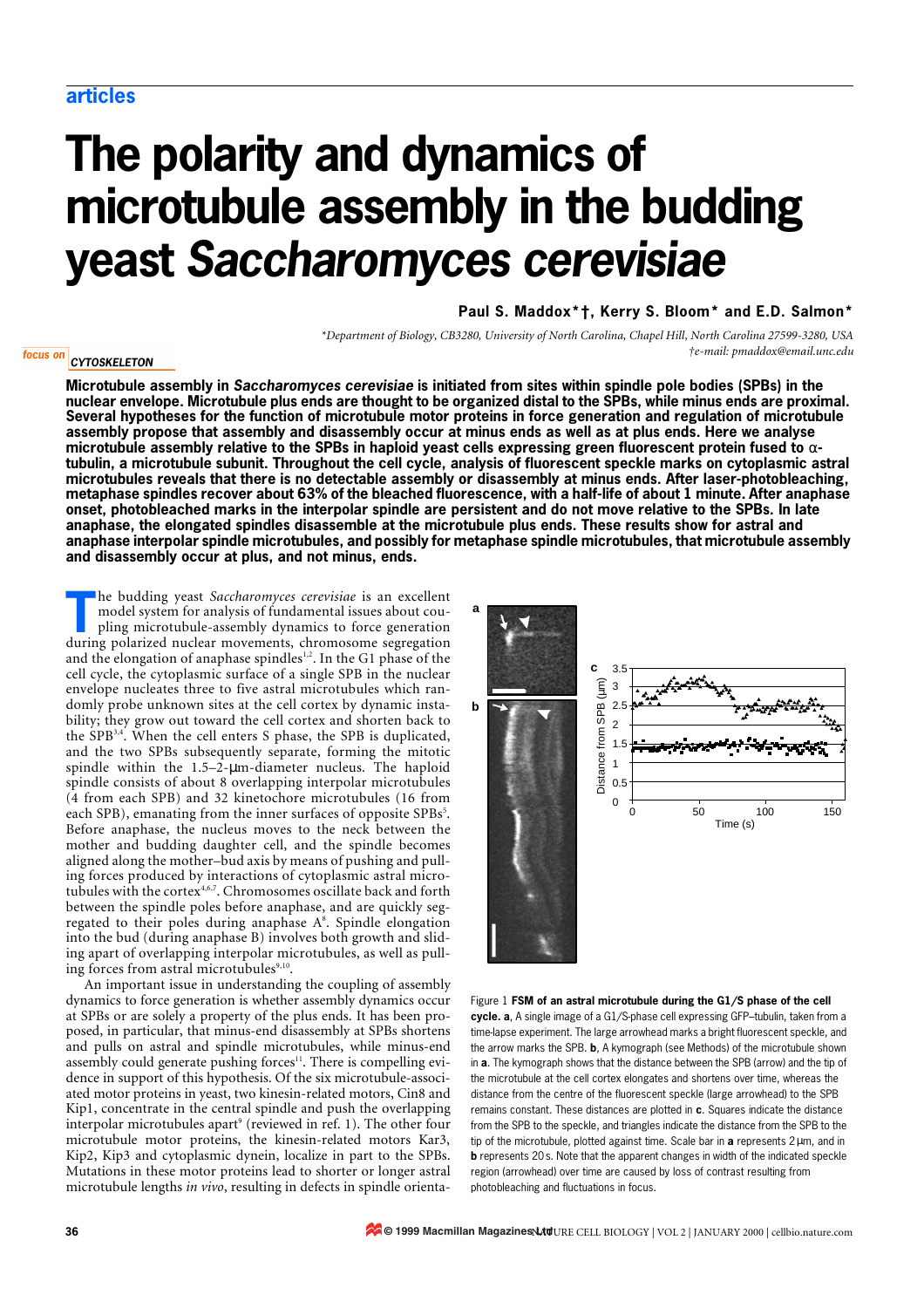tion (reviewed in [ref. 2](#page-5-1)). Kar3 preferentially induces minus-end disassembly in *in vitro* motility assays<sup>12</sup>, and mutations in Kar3 lead to longer astral microtubules *in vivo*<sup>13,14</sup>. Kip3 and cytoplasmic dynein mutants also lead to longer than normal astral microtubules, while astral microtubules in Kip2 mutant cells are shorter<sup>6,14</sup>. As a result, it has been proposed that these motor proteins regulate or even drive polymer dynamics at microtubule minus ends located at the  $SPB<sup>11</sup>$ . This hypothesis is strengthened by observations in higher eukaryotic cells that have shown that spindle microtubules exhibit poleward movement (flux) coupled to minus-end disassembly at their poles (reviewed in [ref. 15](#page-5-2)).

Here we use haploid yeast cells expressing α-tubulin (*TUB1*) fused to green fluorescent protein (GFP) to test, in two ways, the possibility that microtubules in budding yeast exhibit dynamics at their minus ends. One technique used is fluorescent speckle microscopy (FSM), by which we analyse movements of fluorescent speckle marks on astral and anaphase spindle microtubules relative to the SPB. The second method is analysis of fluorescence redistribution after photobleaching (FRAP) in the mitotic spindle by laser microbeam irradiation.

## **Results**

**Cytoplasmic astral microtubules show no minus-end dynamics.** Figure 1a shows an example of a fluorescent speckled cytoplasmic astral microtubule in a G1/S-phase cell in strain 9dgt1 (see Methods). Microtubules acquire fluorescent speckles, or fluorescence discontinuities along the lattice, by random incorporation of a low concentration of fluorescent tubulin dimers along with unlabelled dimers<sup>16</sup>. Time-lapse FSM at 1 frame per second showed that, during growth and subsequent shortening of the astral microtubule, the indicated fluorescent speckle remained ~1.45µm from the SPB in the cell shown (Fig. 1b, c). To quantify possible speckle movements relative to the SPB, we drew least-squares best-fit lines through graphs plotting the distance between the SPB and the



Figure 2 **FSM of an astral microtubule during anaphase. a**, Selected frames from time-lapse observation of an anaphase cell expressing GFP–tubulin. The arrow marks the SPB and the arrowhead marks a speckle in the dynamic astral microtubule; the tip of the microtubule is in contact with the cortex to the right. The microtubule elongates (time points 41s to 59s) and then shortens (time points 59s to 122s) while the speckle remains a constant distance from the SPB. **b**, Microtubule growth and shortening (triangles) are plotted against time, as is the distance between the indicated speckle and SPB (squares). Scale bar represents 2µm.

speckle. We analysed only those cells in which an astral microtubule remained within the plane of focus during a nearly complete cycle of growth and shortening. Analysis of fluorescent speckles on ten microtubules in ten different cells revealed an average slope of  $-0.065 \,\mu m$  min<sup>-1</sup> (range -0.3 to 0.408 $\,\mu$ m min<sup>-1</sup>) over a total time of 20 min. Root-mean-square (r.m.s.) analysis showed that the average fluctuation of the measured data about the best-fit lines was 0.173µm (range 0.066–0.469µm; Table 1). These fluctuations could be due to assembly/disassembly at the SPB. However, as the average fluctuation is less than the 0.25-µm theoretical resolution limit of the light microscope (for 514-nm light; [ref. 17\)](#page-5-3), they are most likely due to errors in measurement and/or slight focal shifts.

We also analysed cytoplasmic astral microtubules of mitotic cells by time-lapse FSM. Figure 2 shows a fluorescent speckle (Fig. 2a, arrowhead) on an astral microtubule extending from one SPB (Fig. 2a, arrow) of an anaphase spindle. The microtubule grew but



Figure 3 **Partial fluorescence recovery after laser photobleaching of the metaphase spindle. a**, A metaphase spindle in a cell expressing GFP–tubulin that was photobleached in the lower half-spindle and then observed by time-lapse microscopy. The  $-7s$  time point shows the spindle before photobleaching. The laser was targeted to the lower half of the spindle (white arrowhead), which was exposed to the laser for 25ms. Time point 0 shows that the upper half-spindle is still fluorescent (grey arrowhead) while the lower half has been bleached. Time-lapse analysis for 20min revealed that the bleached portion of the spindle recovered fluorescence (white arrowhead), while the unbleached portion lost intensity, because of photobleaching by fluorescent exposures for image acquisition and incorporation of bleached tubulin subunits. Time points are given in seconds. **b**, The graph shows integrated intensity measurements of a 5 pixel $\times$ 5 pixel square placed over the bleached region (squares) and the unbleached region (diamonds) over time. These values are corrected for photobleaching that occurred during time-lapse image acquisition; a decrease from the initial value of ~20% had occurred by the 360-s time point. Also plotted are the predicted rates of FRAP for bleached (grey line) and unbleached (black line) halfspindles. These theoretical values were derived using the first-order rate constant *k*, calculated as described in Methods. Scale bar in **a** represents 2µm.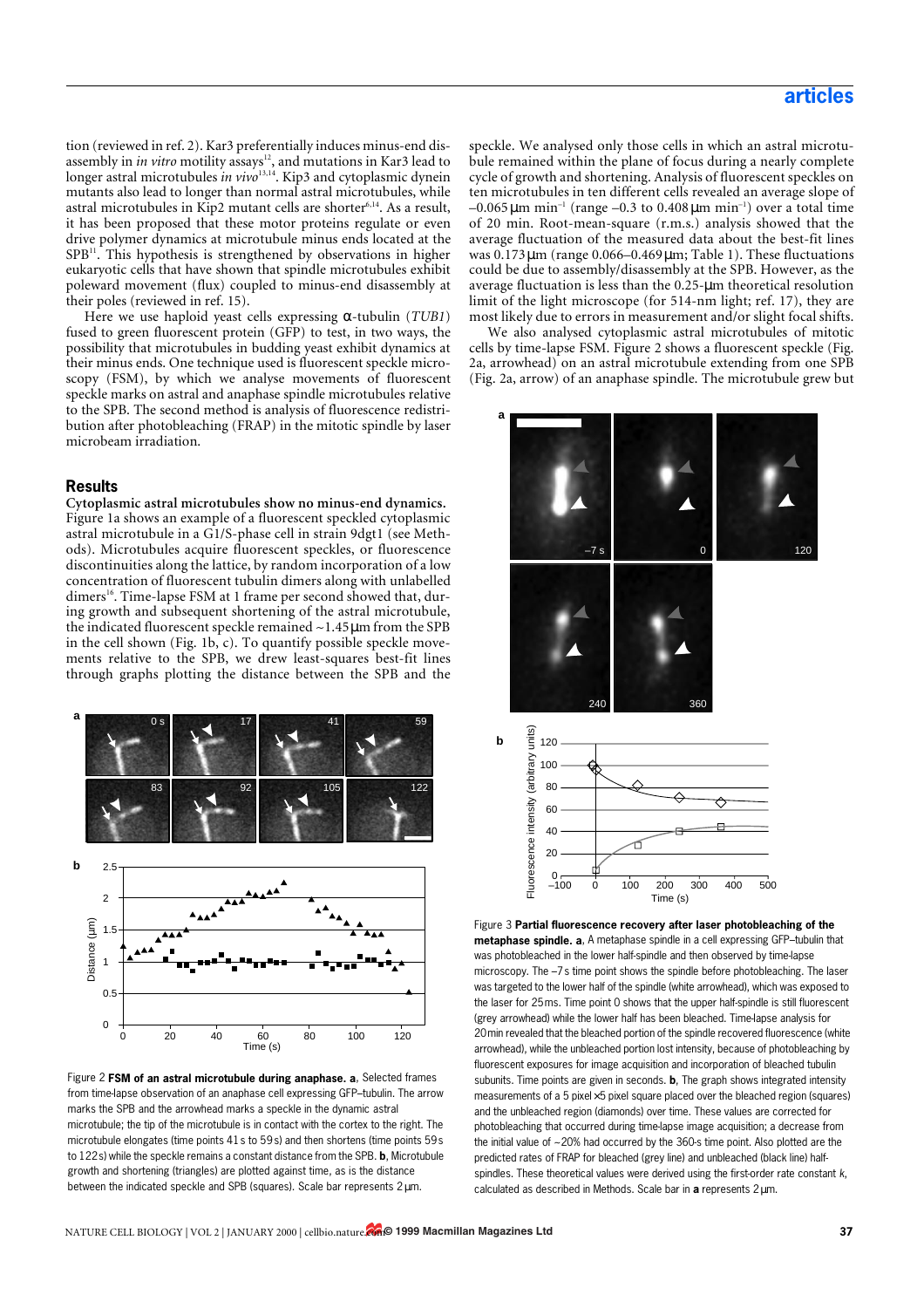# **articles**

the fluorescent speckle did not move relative to the SPB (Fig. 2a, time point 5s). The SPB moved closer to the cortex as the microtubule switched to shortening (Fig. 2a, 122 s). However, the fluorescent speckle maintained a distance of about 1µm from the SPB. The distances between speckles on eight cytoplasmic astral microtubules taken from seven mitotic cells (spindle length ranging from 1.5µm to 10µm) to their respective SPBs were analysed by drawing best-fit lines as described above. The average slope of best-fit lines was  $0.0007 \mu \text{m min}^{-1}$  (range –0.138 to  $0.108 \mu \text{m min}^{-1}$ ) and the average fluctuation was  $0.134 \mu m$  (r.m.s. analysis as above; Table 1). Therefore, cytoplasmic astral microtubules of mitotic cells, like those of G1/S cells, grow and shorten at their plus ends without changing length at their minus ends. We also observed several examples<sup>5</sup> (Fig. 2) in which plus-end growth and shortening at the cortex were coupled to movement of the SPB.

**Metaphase spindles are predominantly dynamic.** To determine whether microtubules within metaphase spindles are dynamic, we used laser photobleaching to selectively bleach one half of a 1.5–2 µm-long spindle in strain 9dgt1. Cells containing metaphase spindles were photobleached using a diffraction-limited spot from the 488 nm line of an argon-ion laser and then recorded by time-lapse microscopy, initially at 30-s intervals and then at 2-min intervals. Figure 3a shows the results of one such experiment. Time point –7 s shows the prebleached spindle. A 25-ms laser exposure targeted to the lower SPB (white arrowhead) effectively bleached the lower half of the spindle (~95% bleaching, 0 s) while having little immediate effect on the upper half of the spindle (5% loss in fluorescence intensity; grey arrowhead). Integrated intensity measurements of a 5 pixel×5 pixel square placed over bleached or unbleached half-spindle regions are plotted versus time in Fig. 3b. The bleached region of this spindle recovered fluorescence with a time to half-maximal recovery of 56s; the average for six spindles was  $52\pm 23$ s, corresponding to an average first-order exponential rate constant of 0.0156 (Fig. 3a, b, 120s; Table 2; see Methods). Fluorescence recovery was uniform relative to the initial intensity profile of the unbleached spindle. The unbleached half of the spindle lost fluorescence more quickly than did control spindles (as determined by measurements of control unbleached spindles; data not shown). The rate constant determined from the exponential recovery of fluorescence in the bleached half-spindle gave a good fit to the decay in fluorescence in the unbleached halfspindle (Fig. 3b; grey line, predicted recovery after bleaching; black line, predicted intensity loss from unbleached half-spindle), after correction for photobleaching produced by time-lapse image acquisition. Therefore, the observed loss of fluorescence in the unbleached half-spindle reflects incorporation of bleached tubulin subunits lost from the bleached half-spindle during steady-state turnover of the spindle microtubules. These data indicate that the photobleached GFP–tubulin subunits were able to re-incorporate into the microtubule lattice. In addition, the rate of fluorescence loss and recovery was the same in unirradiated and irradiated half-spindles, indicating that the microtubule dynamics were similar in bleached and unbleached



Figure 4 **Time-lapse observation of an anaphase spindle after laser photobleaching. a**, The time point 0min shows a GFP–tubulin-expressing cell at the 4-µm stage of anaphase spindle elongation. The laser was targeted midway between the SPBs (indicated by the black arrow and arrowhead), to the overlapping spindle microtubules; time point 1 min shows the same spindle after laser exposure of 25 ms duration. The left and right margins of the bleach are marked by the white arrow and arrowhead, respectively. After 13min, the photobleached mark has split into two marks as the overlapping microtubules slid past each other while the spindle continued to elongate. **b**, The distance between the two SPBs (diamonds), the distance between the left margin of the original mark and the lower SPB (white arrow to black arrow, squares) and the distance from the right margin of the original mark to the lower SPB (white arrowhead to black arrow, triangles) are plotted against time. Scale bar in a represents 4 um.

regions. The corrected ratio of FRAP between bleached and unbleached regions after full recovery was about 63% (Table 2). This indicates that the bleached region contained a stable component (about 37%) that did not recover fluorescence. For metaphase spindles that were laser-irradiated just before the onset of anaphase, the

| Techniaue                                   | Slope ( $\mu$ m min <sup>-1</sup> )* | Fluctuation $(r.m.s.)$ $(\mu m)$ † | Total time (min)‡ | Number of samples§ |
|---------------------------------------------|--------------------------------------|------------------------------------|-------------------|--------------------|
| FSM of astral microtubules:                 |                                      |                                    |                   |                    |
| G1/S phase                                  | $-0.065 + 0.229$                     | 0.173                              | 20                | 10                 |
| M phase                                     | 0.0007±0.229                         | 0.134                              |                   |                    |
| Photobleached marks on<br>anaphase spindles | $0.0057 + 0.011$                     | 0.156                              | 109               |                    |
| FSM of spindle disassembly                  | $0.009 \pm 0.038$                    | 0.123                              | 12                |                    |

\* The slope is determined from the equation of a least-squares best-fit line drawn through data showing the distance between a fluorescent mark and the SPB, plotted against time (see Methods). The value shown is the average taken from the number of samples indicated.

† r.m.s. (root mean square) was calculated about the least-squares best-fit line through data showing the distance between a fluorescent mark and the SPB, plotted against time (see Methods). The value shown is an average taken from the number of samples indicated.

Total duration of all samples measured for a given parameter.

§ Number of microtubules measured.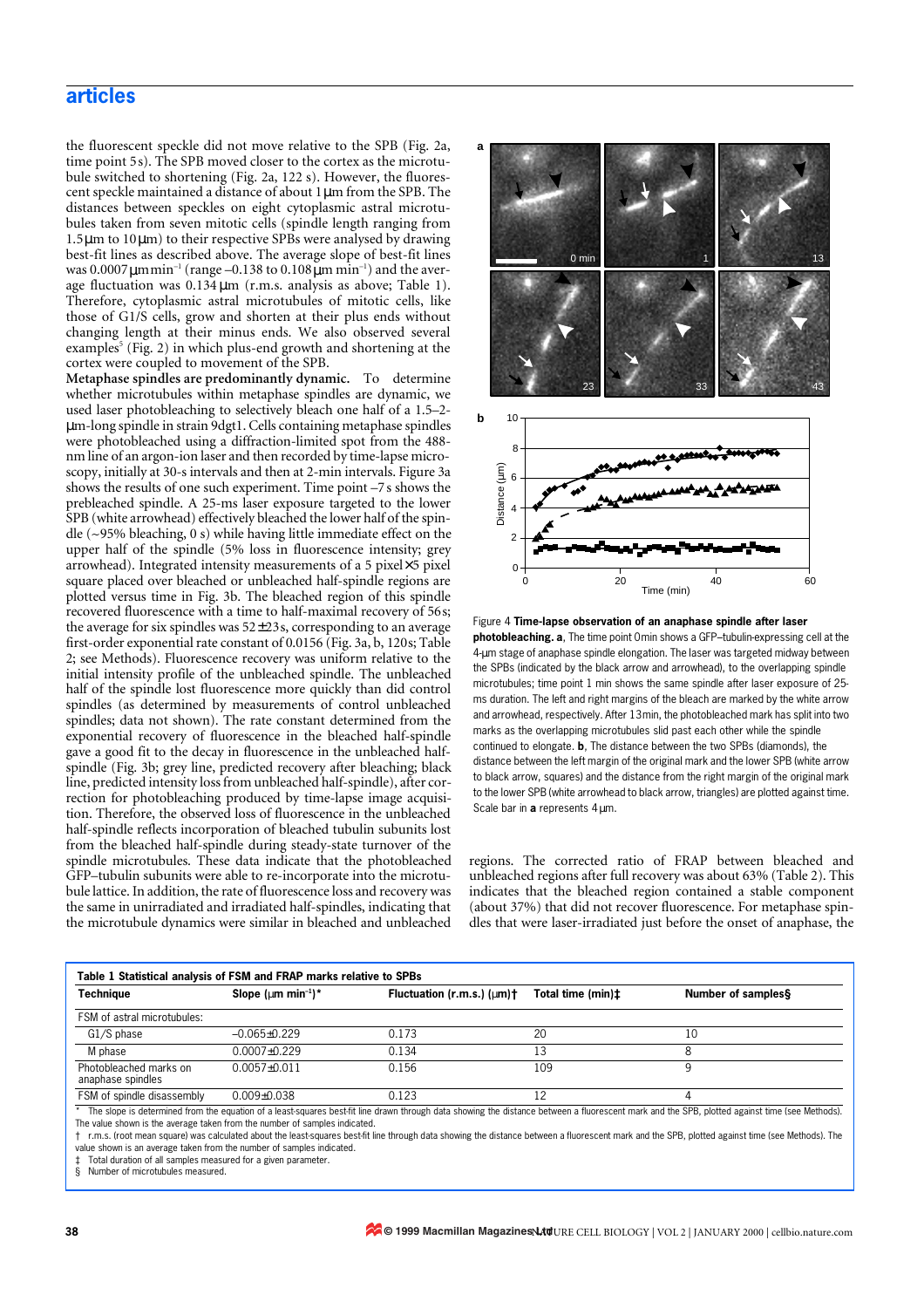

Figure 5 **FSM of a late-anaphase spindle. a**, A GFP–tubulin-expressing cell in late anaphase. Arrows mark the SPBs, and the arrowhead marks a selected fluorescent speckle. The entire spindle oscillates left and right; however, the kymograph in **b** shows that the speckles, exemplified by the indicated speckle (arrowhead), do not move relative to the SPBs. Dark areas in the kymograph are caused by focal shifts during the time-lapse experiment. The bright region in the middle of the spindle is the site of overlap of the 2–4 spindle microtubules from either pole<sup>5</sup>. Scale bar in **a** represents 2µm, and in **b** represents 20s.

unrecovered bleach mark was visible on the interpolar microtubules throughout spindle elongation in anaphase B (data not shown). Laser exposure in metaphase did not damage the spindle, as microbeamirradiated cells proceeded through anaphase and cell division with normal kinetics (anaphase rates: fast phase, 0.65µm min–1, *n*=4; slow phase, 0.3µm min–1, *n*=4; [refs 9,](#page-5-4) [18\)](#page-5-5).

**Spindle microtubules elongate at their plus ends in anaphase B.** Spindle microtubules were laser-photobleached during various stages of anaphase-B spindle elongation (spindle length 2–10µm at time of bleach) to allow us to observe interpolar microtubule dynamics. Time-lapse sequences showed that the central spindle microtubules did not recover fluorescence after photobleaching. Figure 4 shows one experiment in which an anaphase spindle was bleached when it was 4 µm in length (time point 0 min). The black arrow and arrowhead mark the SPBs and the white arrow and arrowhead indicate the margins of the bleach mark. Anaphase proceeded with normal elongation kinetics ([refs 9,](#page-5-4) [18](#page-5-5)), indicating that laser exposure was not detrimental to the mechanism of spindle elongation and did not sever the spindle. Instead, the photobleached mark split into two marks as the spindle continued to elongate. Splitting of the mark would be expected as a

| Table 2 Measured parameters of FRAP in pre-anaphase spindles |                                             |                            |                                    |  |  |
|--------------------------------------------------------------|---------------------------------------------|----------------------------|------------------------------------|--|--|
| Sample number                                                | <b>First-order</b><br>rate constant<br>(k)* | $t_{1/2}$ (s) <sup>*</sup> | Recovery of<br>bleached<br>region† |  |  |
|                                                              | 0.0274                                      | 25.32                      | 0.66                               |  |  |
| $\overline{c}$                                               | 0.0176                                      | 39.384                     | 0.68                               |  |  |
| $\overline{3}$                                               | 0.0206                                      | 33.66                      | 0.58                               |  |  |
| $\overline{4}$                                               | 0.0124                                      | 55.92                      | 0.59                               |  |  |
| 5                                                            | 0.0088                                      | 78.78                      | 0.63                               |  |  |
| 6                                                            | 0.0087                                      | 79.8                       | 0.66                               |  |  |
| Average                                                      | 0.0159                                      | 52.144                     | 0.63                               |  |  |
| Standard deviation                                           | 0.0074                                      | 23.292                     | 0.038                              |  |  |
| Calculated as described in Methods.                          |                                             |                            |                                    |  |  |

† Ratio of bleached:unbleached region after recovery.



Figure 6 **FSM of spindle disassembly in telophase. a**, Time-lapse FSM of a telophase cell expressing GFP–tubulin. The large arrow marks the SPB and the small white arrow marks a fluorescent speckle in the spindle microtubules. The distance from the speckle to the SPB remains constant over time as the spindle kinks and then disassembles (black arrow). **b**, The distances between the SPB and the speckle (triangles), and between the SPB and the microtubule tip (squares), are plotted against time. The free end of the lower half-spindle elongated after losing contact with the upper half-spindle, as can be seen in the graph. Scale bar in **a** represents 2µm.

result of anaphase motor proteins (Cin8 and Kip1) sliding overlapping antiparallel spindle microtubules apart [\(refs 1,](#page-5-0) [9](#page-5-4)). Our data show that tubulin polymerized at the plus ends of the microtubules during elongation. Figure 4b shows a graph of the distance from the SPB proximal to the bleached region (Fig. 4a, black arrow; Fig. 4b, *y*=0) to the margins of the bleach mark (Fig. 4a, white arrow; Fig. 4b, squares represent the proximal margin; Fig. 4a, white arrowhead; Fig. 4b, triangles represent the distal margin) and distal SPB (Fig. 4a, black arrowhead; Fig. 4b, diamonds). Statistical analysis of nine cells (total observation time 109min) using best-fit lines (as described above and in Methods) revealed that the distance from the SPB to the mark did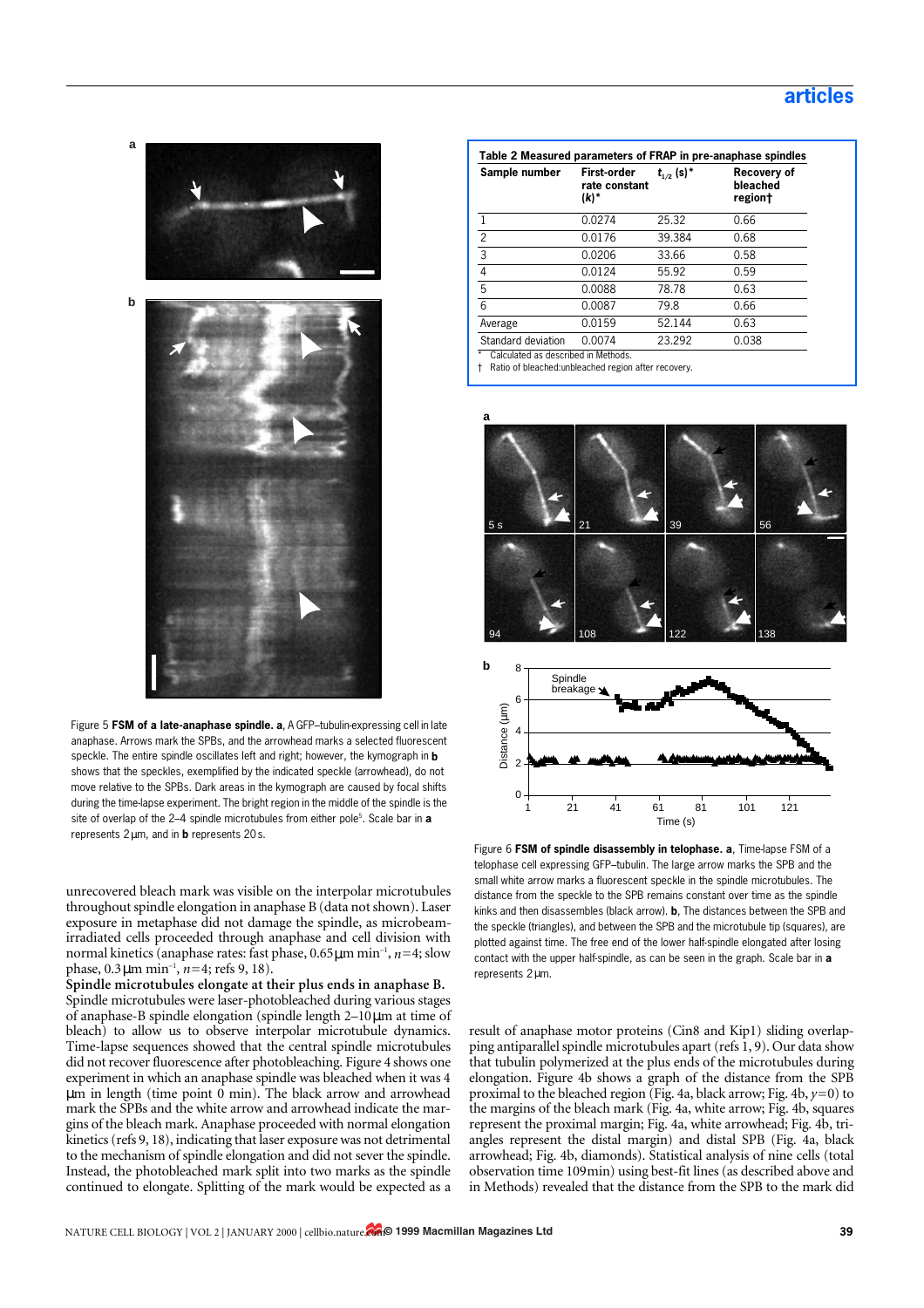## **articles**

not change over time (average slope 0.006μmmin<sup>-1</sup>) and that fluctuations were less than the resolution limit of the microscope (average r.m.s. 0.156µm), as was observed for fluorescent speckles on astral microtubules (Table 1).

Spindle microtubule dynamics could also be observed by FSM during later stages of anaphase (spindle length  $8-10 \,\mu m$ ). At this stage, the interpolar spindle contains about four or fewer interpolar microtubules<sup>5</sup>. In Fig. 5a, one frame from an FSM time-lapse sequence is shown. The arrows point to the SPBs and the arrowhead indicates a selected fluorescent speckle on the anaphase spindle. Fig. 5b shows a kymograph of the time lapse. The kymograph shows that the entire spindle moved relative to the mother–bud neck and along the mother–bud axis, as can be seen by lateral movements of the spindle and by dark spaces as the spindle transiently rotated out of focus. Despite spindle movements, fluorescent speckles did not move relative to the SPBs over the course of this experiment. Statistical analysis by best-fit line as described above resulted in an average fluorescent speckle to SPB velocity of  $0.0012 \,\mu m \,\text{min}^{-1}$  with fluctuations measured by r.m.s. of  $0.264 \,\mathrm{\mu m}$  (Table 1).

The FSM images in Fig. 6 show that telophase spindles disassemble by plus-end depolymerization. Figure 6a shows a time-lapse sequence of a telophase spindle undergoing disassembly. The small white arrow points out a fluorescent speckle; the lower SPB is marked by the large white arrow; and, beginning at 39s, the black arrow marks the end of the disassembling spindle. The telophase spindle kinked in the middle where the two overlapping halves of the interpolar spindle met (time points 5 and 21s). At time point 39 s, the spindle kinked even more and separated at that point. The lower SPB was then drawn toward the bud neck as the half-spindle shortened. Then the lower half-spindle increased in length at its free plus end (Fig. 6b, squares). The end of the half-spindle shortened completely back to the SPB while the fluorescent speckle maintained its position  $\sim 2 \mu m$  from the SPB (Fig. 6a, small white arrow; Fig. 6b, triangles). Statistical analysis of best-fit lines through the plotted data showed that fluorescent speckles did not move toward the SPB during spindle disassembly (slope  $0.009 \mu m \text{ min}^{-1}$ ; r.m.s. 0.123  $\mu$ m; *n* = 4 cells; Table 1).

## **Discussion**

Here we have used two methods of fluorescently marking the microtubule lattice to test whether or not microtubule minus-end assembly dynamics are involved in force generation during microtubule-mediated processes. We have studied astral microtubules at different stages of the cell cycle, spindle microtubules in metaphase, and interpolar spindle microtubules in anaphase.

Cytoplasmic astral microtubules are needed for the orientation and positioning of the nucleus during the mitotic cell cycle of budding yeast<sup>19</sup>. This subset of microtubules is thought to help in orientating the mitotic spindle by a combination of pushing and pulling forces exerted on the cell cortex, coupled with microtubule assembly and disassembly<sup>4,10</sup>. Our results show that minus ends contribute little or nothing to assembly dynamics during the lifetime of cytoplasmic astral microtubules. In addition, the growth of astral microtubule plus ends at the cell cortex can push the SPB away from the cortex, while shortening of the plus ends at cortical attachment sites can result in SPBs moving closer to the cortex (Fig. 2). These results are identical to those found in previous studies using FRAP and FSM to study astral microtubules during the mating process<sup>20</sup>. In mating cells, plus ends of the astral microtubule array form dynamic attachments to the cell cortex at the tip of the shmoo projection. These mating microtubule arrays produce force (in the form of nuclear oscillation towards and away from the shmoo tip) coupled to plus-end, and not minus-end, microtubule dynamics<sup>20</sup>. Thus the regulation of astral microtubule lengths and/or the coupling of pushing and pulling forces to astral microtubule assembly dynamics in both the vegetative cell cycle and during mating are a property of plus and not minus ends.

Kinetochore microtubules are necessary for chromosome segre-

gation during anaphase. The results of our metaphase FRAP experiments indicate that kinetochore microtubules are dynamic, because the percentage of recovered fluorescence (63%) correlates well with the fraction of kinetochore verses interpolar microtubules: of the 24 microtubules, 16 (66%) are kinetochore microtubules (the remaining 8 microtubules are overlapping interpolar microtubules<sup>5</sup>). In addition, the 53-s average half-life of fluorescence recovery measured in our experiments is predicted by the rate and extent of chromosome oscillations between the SPBs<sup>8</sup>. Therefore, the magnitude and rate of change in fluorescence intensity along the spindle after laser photobleaching (that is, partial recovery in the bleached region and partial loss in the unbleached region) could be due to the growth and shortening of kinetochore microtubules, coupled to oscillations of metaphase chromosomes.

The resolution in our FRAP experiments was not sufficient for us to be able to determine the polarity of microtubule dynamics during fluorescence recovery. However, a recent report<sup>21</sup> has shown, by electron microscopy, that all minus ends (cytoplasmic and nuclear) have the same tapered or capped structure. Likewise all detectable microtubule ends distal from the SPB (plus ends) are open or splayed<sup>21</sup>. As all nuclear microtubules have a capped structure identical to that of the inactive minus ends of cytoplasmic and anaphase spindle microtubules, it seems likely that the minus ends of kinetochore microtubules are also inactive. This comparison points to the plus end of the kinetochore microtubule as the site of assembly and disassembly required for chromosome movements. However, it is possible that the structural appearance of a microtubule end does not reflect its assembly dynamics, and that the dynamics of minus ends could change between metaphase and anaphase.

In anaphase in budding yeast, our results show that the elongation of interpolar spindles is coupled to microtubule growth at the overlapping plus ends, as has been shown for diatom central spindles<sup>22</sup>, the midbody in tissue cells<sup>23</sup>, and, more recently, for the interpolar anaphase spindle of the fission yeast *Schizosaccharomyces pombe*24. The kinesin Kip3 has been localized to the anaphase spindle midzone, and therefore could help regulate microtubule plus-end growth at this site<sup>14</sup>. Our results provide new information on interpolar spindle disassembly; it occurs at plus ends after the overlapping interpolar arrays separate in late anaphase.

Minus-end disassembly coupled to microtubule poleward movement (flux) was previously proposed to be a ubiquitous property of microtubules<sup>25</sup>. Flux has been observed in the microtubules of mitotic spindles of tissue culture cells and *Xenopus* egg extracts<sup>25-27</sup>. Poleward movement of microtubules has also been seen in lammellapodia of migrating tissue cells<sup>28</sup>. Our results show that microtubule flux does not occur in astral and interpolar spindle microtubules in yeast. One possible explanation for this unexpected result is that microtubules that are attached directly to the nucleating body (the SPB in yeast and the centrosome in higher organisms) have stable minus ends. In fact, the microtubules were not directly attached to the centrosome in those instances in which flux was observed<sup>26-28</sup>, and centrosomal microtubules in mitotic newt lung cells do not exhibit poleward flux<sup>29</sup>. If microtubules are unable to produce force by poleward flux when directly attached to nucleating centres, then regulation of minus-end release<sup>30</sup> might be important in maintaining the balance of forces during the lifetime of cells.

The question remains of how mutations in the motor proteins Kar3, Kip2, Kip3 and dynein give rise to phenotypes such as longer or shorter astral microtubules in yeast. On the basis of our results, it appears that such phenotypes do not result from regulation of the dynamics of microtubule assembly and disassembly at minus ends. $\Box$ 

## **Methods**

#### **Yeast strains and GFP constructs.**

We used the haploid yeast strain 9d (*MAT*α, *lys2-801*, *his3-200*, *ura3-52*, *leu2-3*, *112*). To visualize dynamic microtubules *in vivo*, we transformed strain 9d with the integrating plasmid pAFS125 (a gift from A. Straight). The resulting strain, 9dgt1, contained GFP fused to the amino terminus of the major yeast α-tubulin, Tub1. The complementary DNA encoding this fusion protein was integrated into the